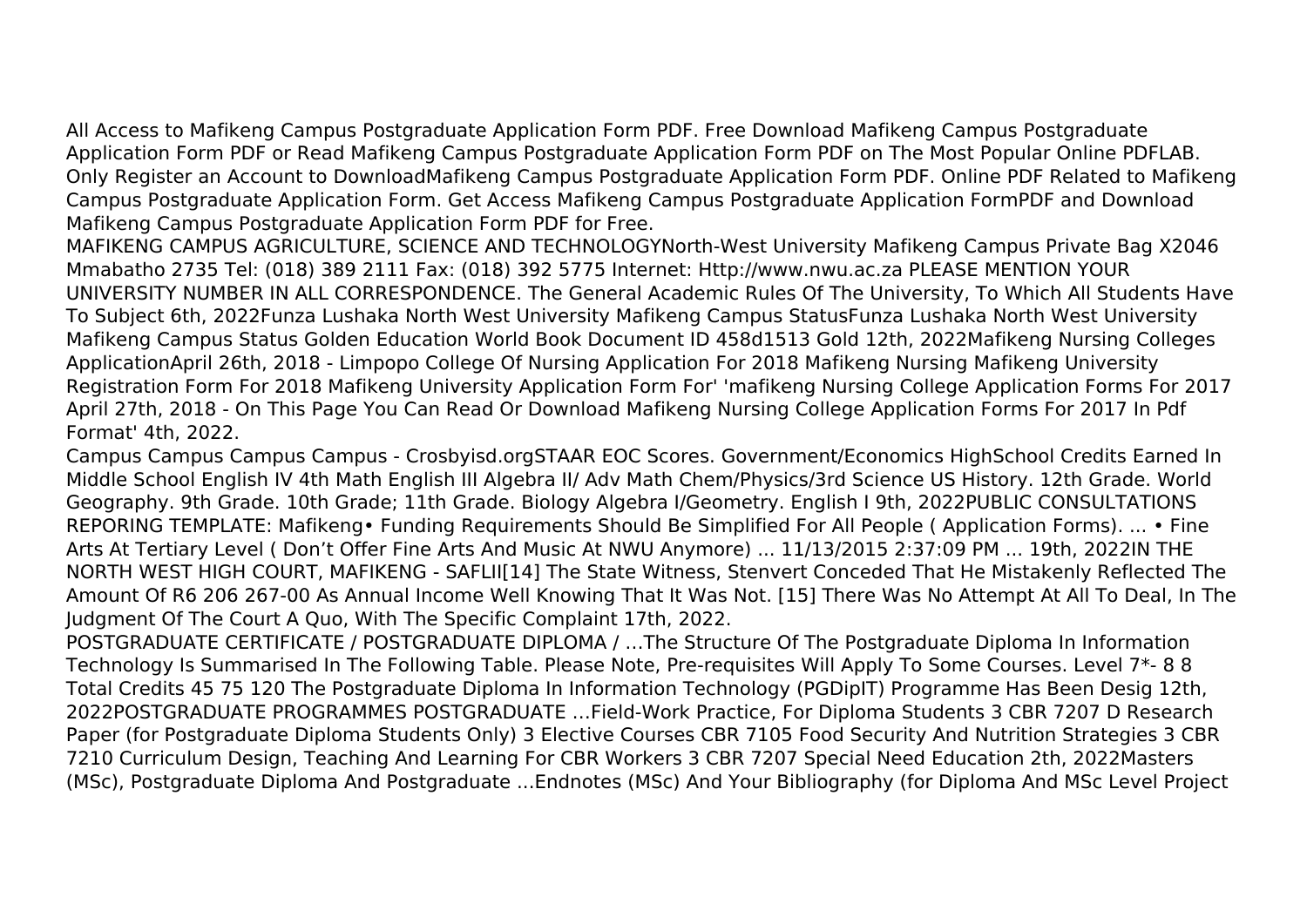And Dissertation Respectively And The Diploma Level Non-document Etudes). For Example, In A Footnote Section That Comes At The Bottom Of The Page The Data Or Quote Appears On, A Reference For The Cited Information Appea 6th, 2022. Campus District Name Campus Name Number AEA Campus …Frenship Isd Reese Educational Ctr 152907002 Aec Of Choice Galveston Isd Aim College & Career Prep 084902007 Aec Of Choice Gateway Academy Charter District Gateway Academy-Sierra Vista Chart 240801002 Aec Of Choice - Drs ... Harlingen Cisd Keys Acad 031903003 Aec Of Choice - Drs Hays Cisd Live Oak Academy 105906004 Aec Of Choice - Drs ... 11th, 2022APPLICATION FORM FOR NAVAL POSTGRADUATE DENTAL SCHOOL ...APPLICATION FORM FOR NAVAL POSTGRADUATE DENTAL SCHOOL CORRESPONDENCE COURSES AND DVDs 1. Fill In Items A Through K Below. 2. All Relevant Items Must Be Completed Or The Application Will Be Returned. 3. Send The Completed Application To: Educational Resources, Naval Postgraduate Dental School, 8955 Wood Road, Bethesda, MD 20889-5628 4. 9th, 2022APPLICATION FORM FOR ADMISSION INTO POSTGRADUATE …1. All Personal Data Are Filled In (postal Address, Email, Phone Number) ( ) 2. Names Are Written As They Appear In Secondary Education Certificate ( ) 3. All Copies Of Certified Academic Certificates And Their Associated Transcripts Are Attached ( 11th, 2022. APPLICATION FORM POSTGRADUATE MASTER'S …1. \_\_\_\_\_ 2. \_\_\_\_\_ 3. \_\_\_\_\_ \_ Application Documents Please Include All The Following Application Documents You Are Including With This Application By 5 December 2020. O Personal Motivation For Your Application And Future Plans O Curriculum Vitae, Including Your Home Address O Proof Of Experi 1th, 2022Politics Postgraduate Campus Student HandbookSTUDENT HANDBOOK 2016 -17 VERSION 1 4 POLITICS POSTGRADUATE TAUGHT CAMPUS PROGRAMMES SCHOOL OF HISTORY, POLITICS & INTERNATIO NAL RELATIONS UNIVERSITY OF LEICES TER Welcome Whether You Are New To Politics And International Relations Or Returning To Study, I Hope That You Will Have A Happy And Productive Year With Us. 9th, 2022Postgraduate Application Pack - Nelson Mandela UniversityUniversity With The Necessary Information About Your Disability/special Need Status At The Time Of Your Application By Completing And Attaching The Disability/special Need Assessment Form. You Are Required To Submit Supporting Documentation With Your Application. 20th, 2022.

APPLICATION FOR ADMISSION POSTGRADUATE STUDIES• It Is In Your Interest To Submit The Application Forms As Soon As Possible And Not To Wait Until The Closing Date For Ap-plications. • This Form Must Be Completed By All New Students. • If You Were Registered At The Tshwane University Of Technology For The Previous Academic Term Or Part Thereof, You Need Not Complete This Form Again. 12th, 2022APPLICATION FOR ADMISSION TO B TECH AND POSTGRADUATE ...APPLICATION FOR ADMISSION TO B TECH AND POSTGRADUATE STUDIES (Only For Students Who Previously Registered At TUT) Please Attach The Following Documents: • Certified Copy Of Diploma (pervious Qualification) • Certified Copy Of ID Or Passport Email: Admission@tut.ac.za STUDENT NUMBER ID Or PASSPORT NUMBER COURSE 6th, 2022Application For A Postgraduate